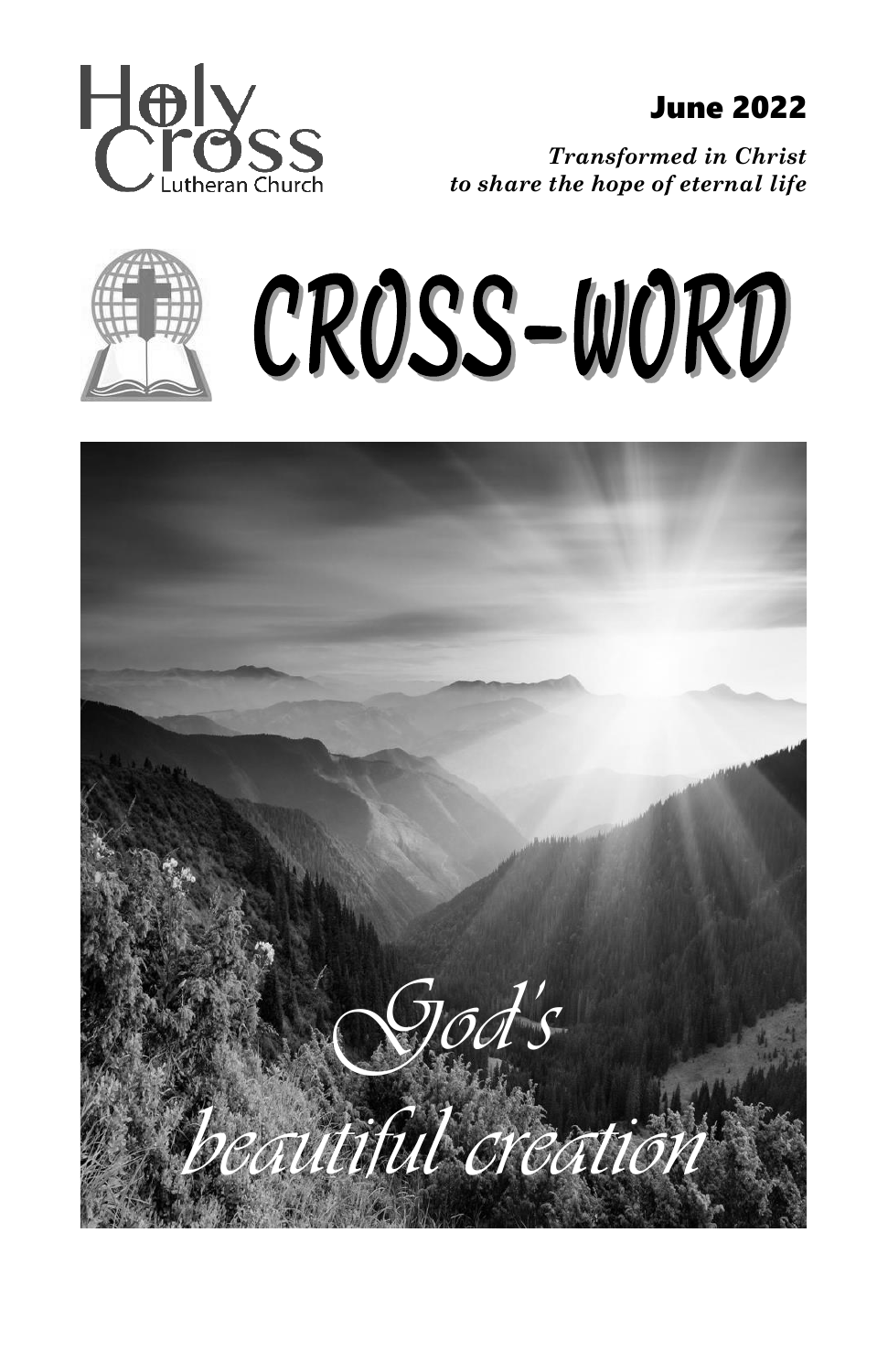**Holy Cross Lutheran Church, 200 Market Street, Ste. Genevieve, MO Office Phone: 573-883-5361 Craig Reiter, pastor Cell Phone: 414-916-0546 Website: holycrossstegen.org Facebook Page: Holy Cross Lutheran Church- Ste. Genevieve**

# **Unless…**

Recently, I was reading Psalm 127, which begins like this: **"***Unless the LORD builds the house, those who build it labor in vain. Unless the LORD watches over the city, the watchman stays awake in vain."* This verse shows our utter dependence upon the Lord as we plan and make decisions in daily life, both for ourselves and for those around us. This includes not only our immediate family but also our church family as well. While he will use us in the process, it is always sobering to remember who's going to make things happen. It's the Lord who is going to build the house; it's the Lord who's going to watch over the city.

Recently, our church has gone through a strategic planning process, and the strategic plan was adopted at the Voters' Meeting on May 22. After prayerful consideration, the Lord has led us to affirm our mission statement, with the small addition of the first two words which we already say every week: We are *Transformed in Christ to Share the Hope of Eternal Life.* As God's people at Holy Cross, he transforms us as we gather together to hear his word, receive his gifts, and to call upon his name in prayer, praise and thanksgiving. Our God is a good and abundant God who transforms us from being dead in sin to alive in Christ (see Ephesians 2:1-5), from having no hope, to having a living hope (see 1 Peter 1:3), and from being condemned to being set free (see Romans 8:1-2).

While we have embraced this mission statement for the past six years, the Lord has worked through our strategic planning to help us identify key congregational values of our church. These values came out of the focus groups and were determined and clarified by our Strategic Planning Committee after discussion and prayer. They include four current values that are being lived out at Holy Cross and one aspirational value that we would like to strive towards. The four current congregational values are: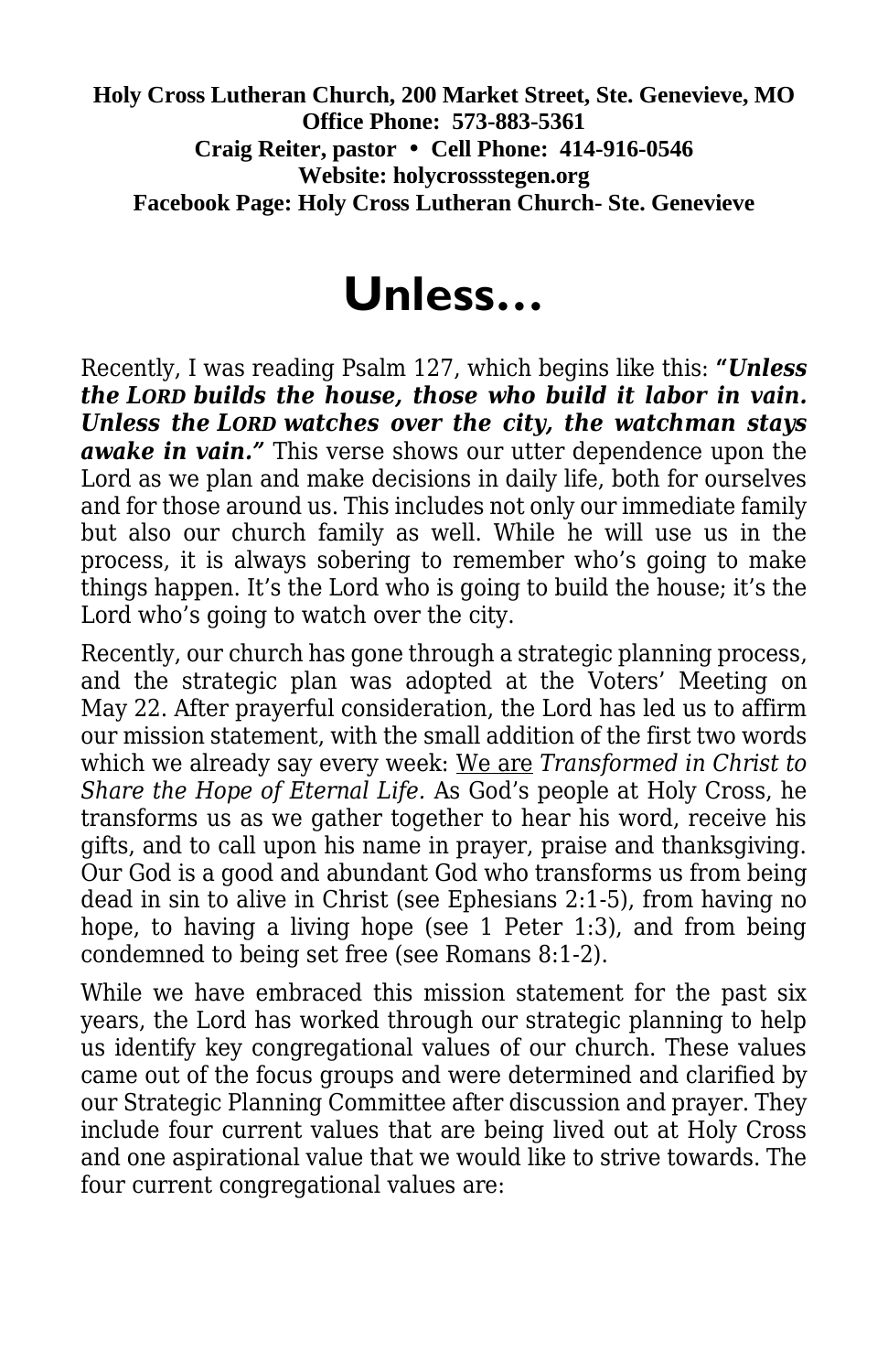**Worship** – Our worship is strengthened by joining as a congregation:

- o Hearing God's word
- o Praising God through music
- o Participating in the Sacraments.

**Hospitality** – Through our words and actions, we welcome people of all backgrounds to share the love of Jesus.

**Fellowship** – We provide opportunities to gather and grow together in the love and teachings of Jesus Christ.

**Family** – We focus on Acts of Service for our church family by helping, supporting, and encouraging each other.

Our aspirational value is:

**Christian Education** – We strive to teach and equip people of all ages, creating disciples of Jesus who encourage others to know and follow Him.

As we begin using our strategic plan, everything we do as a church family at Holy Cross will be considered in light of our mission statement and core values. In other words, there always needs to be a connection between the initiatives and the mission statement and core values.

Whenever Christians are actively striving to share the love of Jesus with each other and with others, the devil will try to thwart it. He will try especially hard to stir up sin and division amongst us. When this happens, we need to remember three phrases as brothers and sisters in Christ: I'm sorry, I forgive you, and I love you. Doing so helps us to look to the master builder so that sin is put away from us and so that our eyes are squarely fixed on Jesus. Here's how Peter describes it in 1 Peter 2: So put away all malice and all deceit and hypocrisy and envy and all slander. Like newborn infants, long for the pure spiritual milk, that by it, you may grow up into salvation if indeed you have tasted that the Lord is good. As you come to him, a living stone rejected by men but in the sight of God chosen and precious, you yourselves like living stones are being built up as a spiritual house, to be a holy priesthood, to offer spiritual sacrifices acceptable to God through Jesus Christ. May God continue to build us as his living stones, so that we and others may be Transformed in Christ to Share the Hope of Eternal Life!

# *Pastor Craig*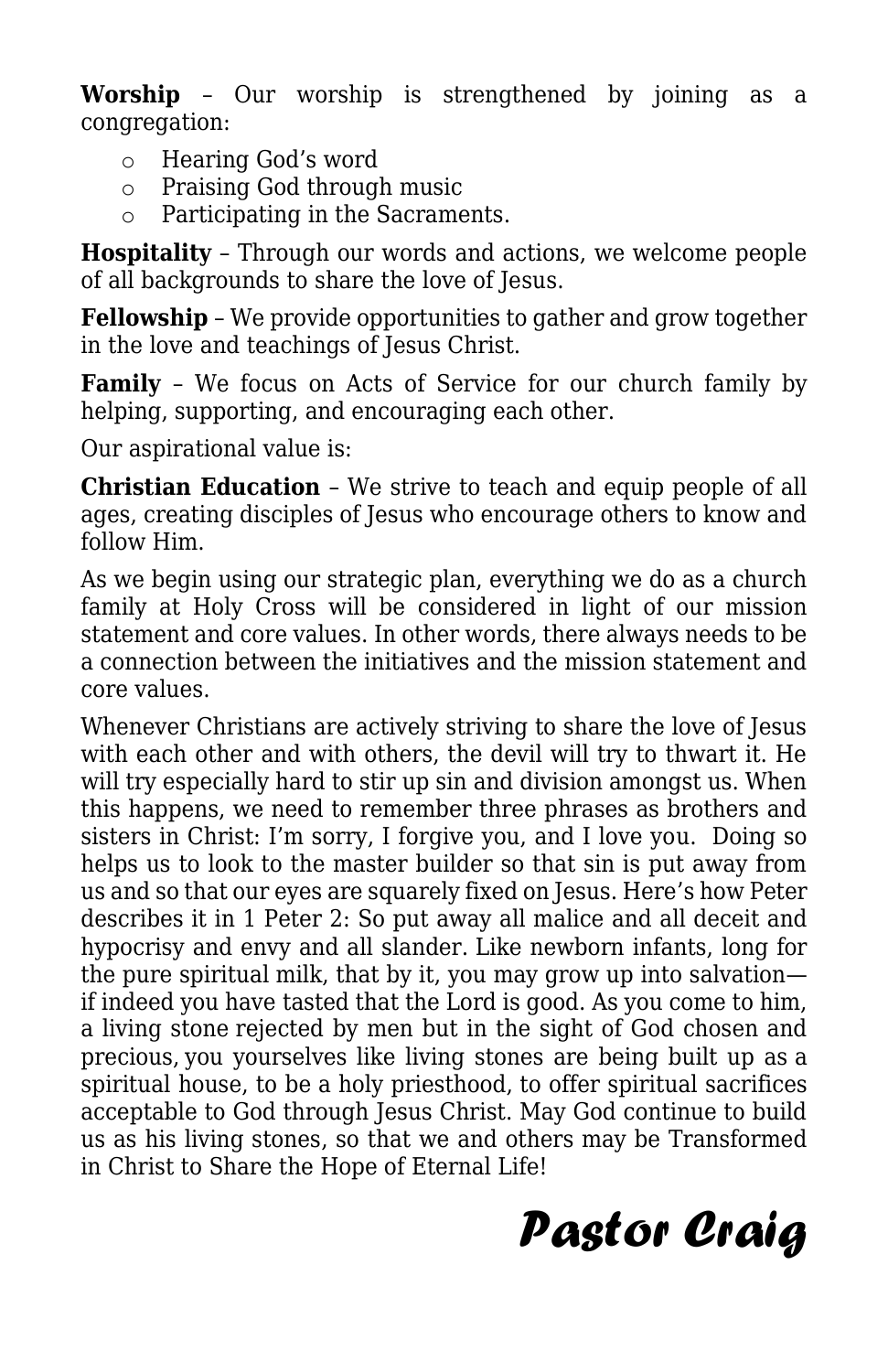

**Some exciting events are happening this summer and fall at Holy Cross. Since we are in the middle of all the town's festivals, we plan to spread our love for Jesus to all.**



#### June 25 . The Honey Festival

We plan to open the church to the visitors for a cool rest area and a place to eat their lunch. More news to follow shortly. Watch for a signup sheet for volunteers to host and welcome guests to Holy Cross.



#### August 13 & 14 is Jour de Fete.

Please continue to bring in items for the sale to the old basement. We do accept books, holiday decorations, dishes, pots and pans, toys, tools, working small appliances, CDs, DVDs, gently-used bedding, crafts, knickknacks, jewelry.

### *Remember:*

- 1. **No** clothes.
- 2. **No** heavy or large furniture, easy-to-carry items only.
- 3. **No** electronics with rechargeable lithium-ion batteries (i.e., old computers, phones, etc.), printers or routers as these items are difficult to dispose of.
- 4. Please, **no** encyclopedias.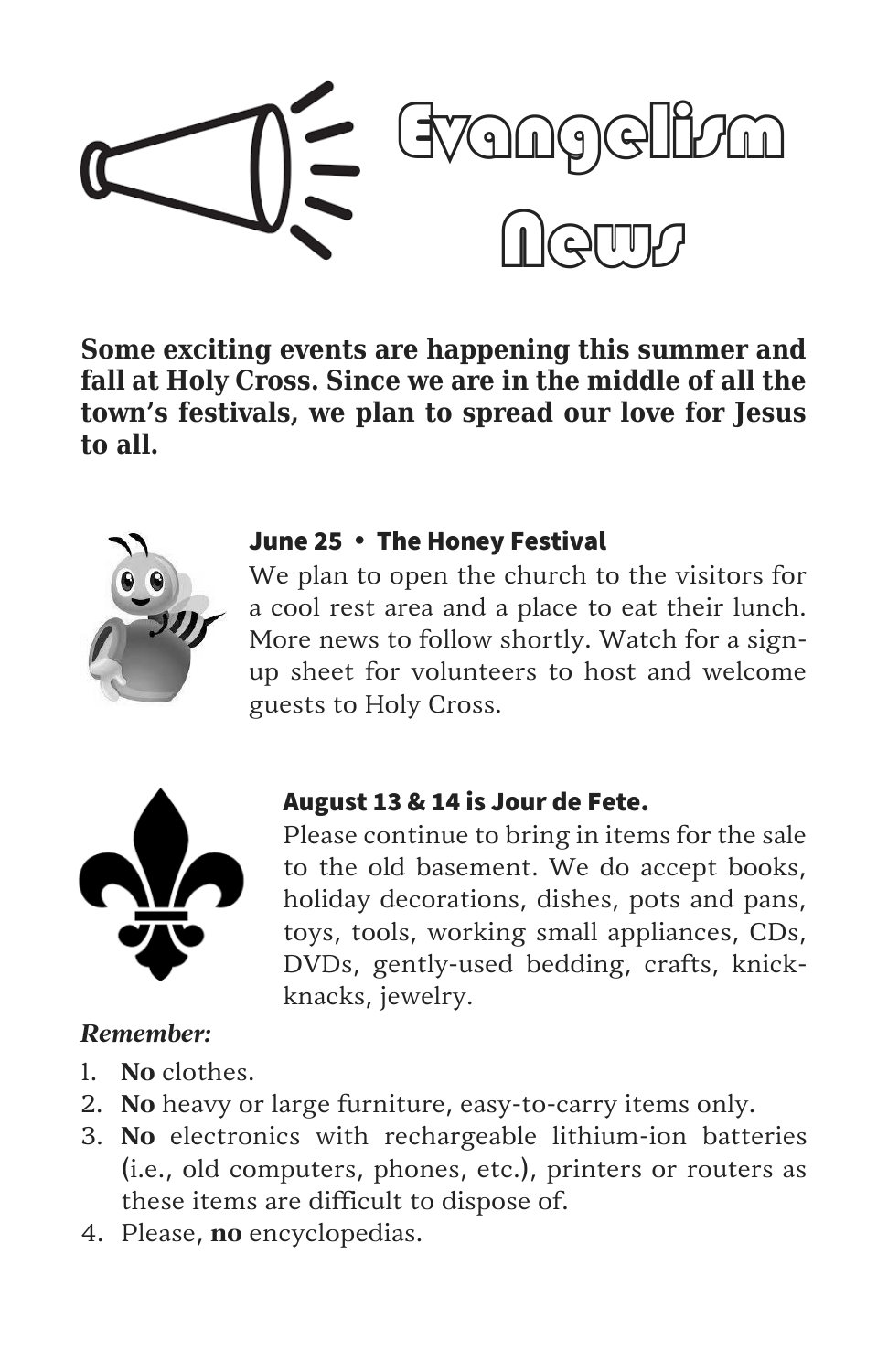

### August is also picnic month for Holy Cross.

Watch the bulletin and newsletter for more info.



### Oktoberfest is September 17 & 18.

A new festival this year. We plan to sell our tacked quilts and other crafts made and donated by some of our members. If you have a craft project and would like to donate/share, let us know. We plan to have this sale in the parking lot. Watch for the sign-up sheet.



New red, white, and blue buntings were purchased for the fence.

If you have questions or suggestions for these events, please feel free to let the Evangelism Committee know.



Bonnie Zerwig, chairperson Betty Schremp Vicky Surman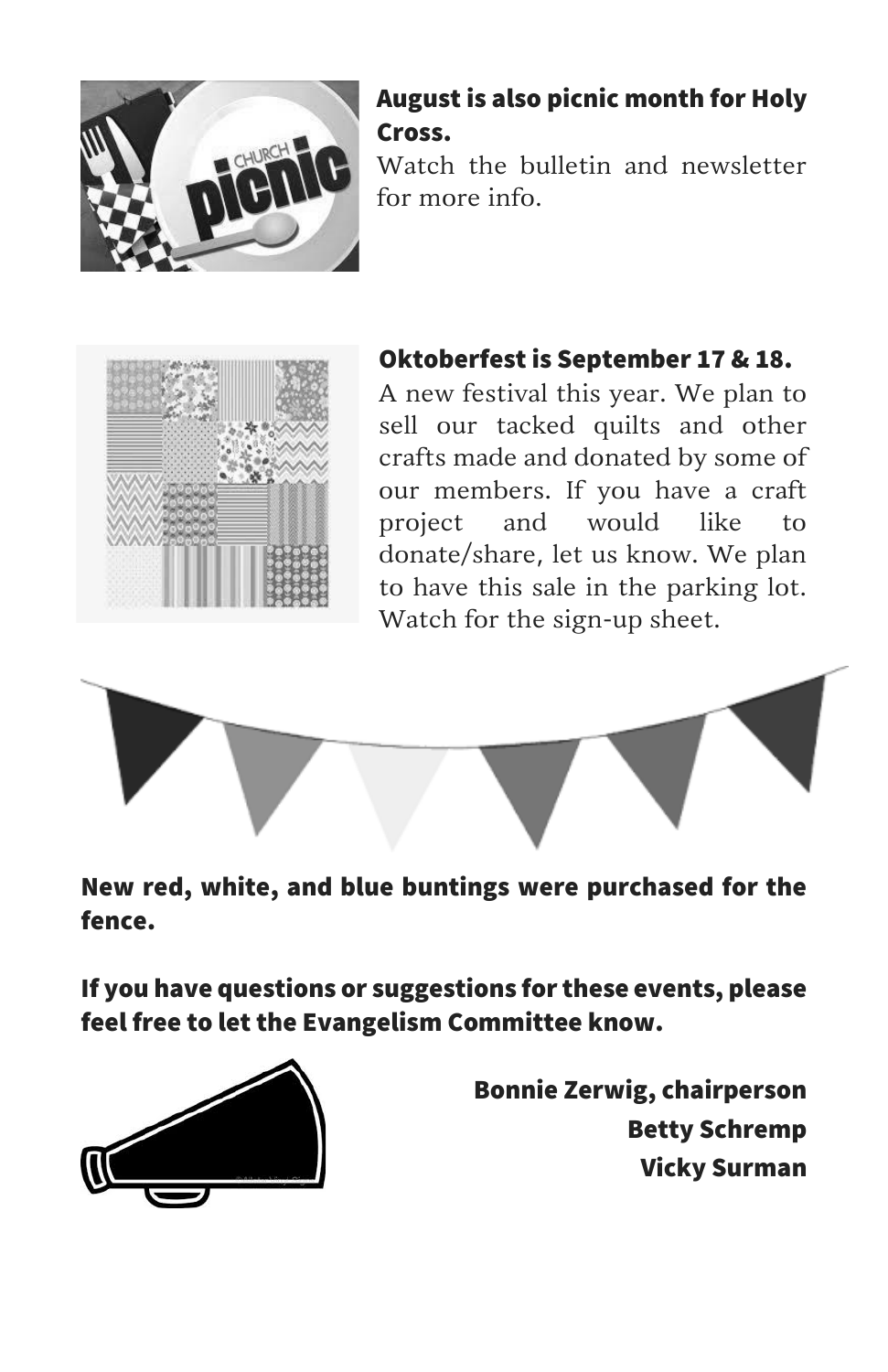

# **Flower Waterers and Mowers Needed**

We need volunteers for help with watering the flowers and lawn care at church throughout the summer.



utterstock.com · 109711562

Betty Schremp will water the flowers on Tuesdays when she is at church for Bible Class.

Please sign up on the sheets on the table in the back of the sanctuary.

# Thank you

to all our volunteers!!!

\_\_\_\_\_\_\_\_\_\_\_\_\_\_\_\_\_\_\_\_\_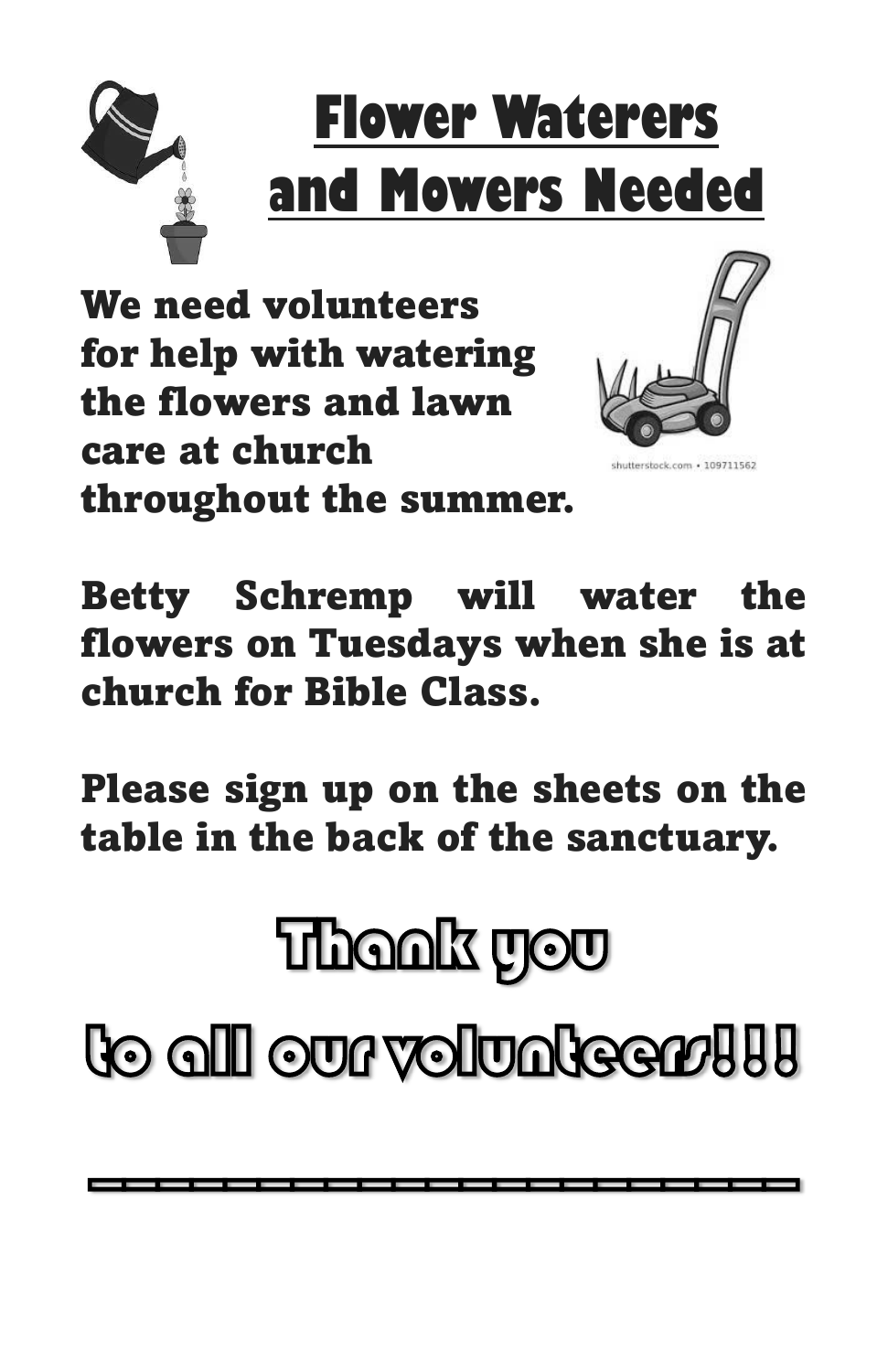

## *Would you like to give flowers on the altar?*

## **The following Sundays are available: June 12, July 3, 10, 17, 24, 31**

Sign up on the flower chart on the wall by the kitchenette above the water fountain. Print clearly your name and occasion. Please put \$20 in an envelope, mark it "Flower Fund," and place it in the offering plate.

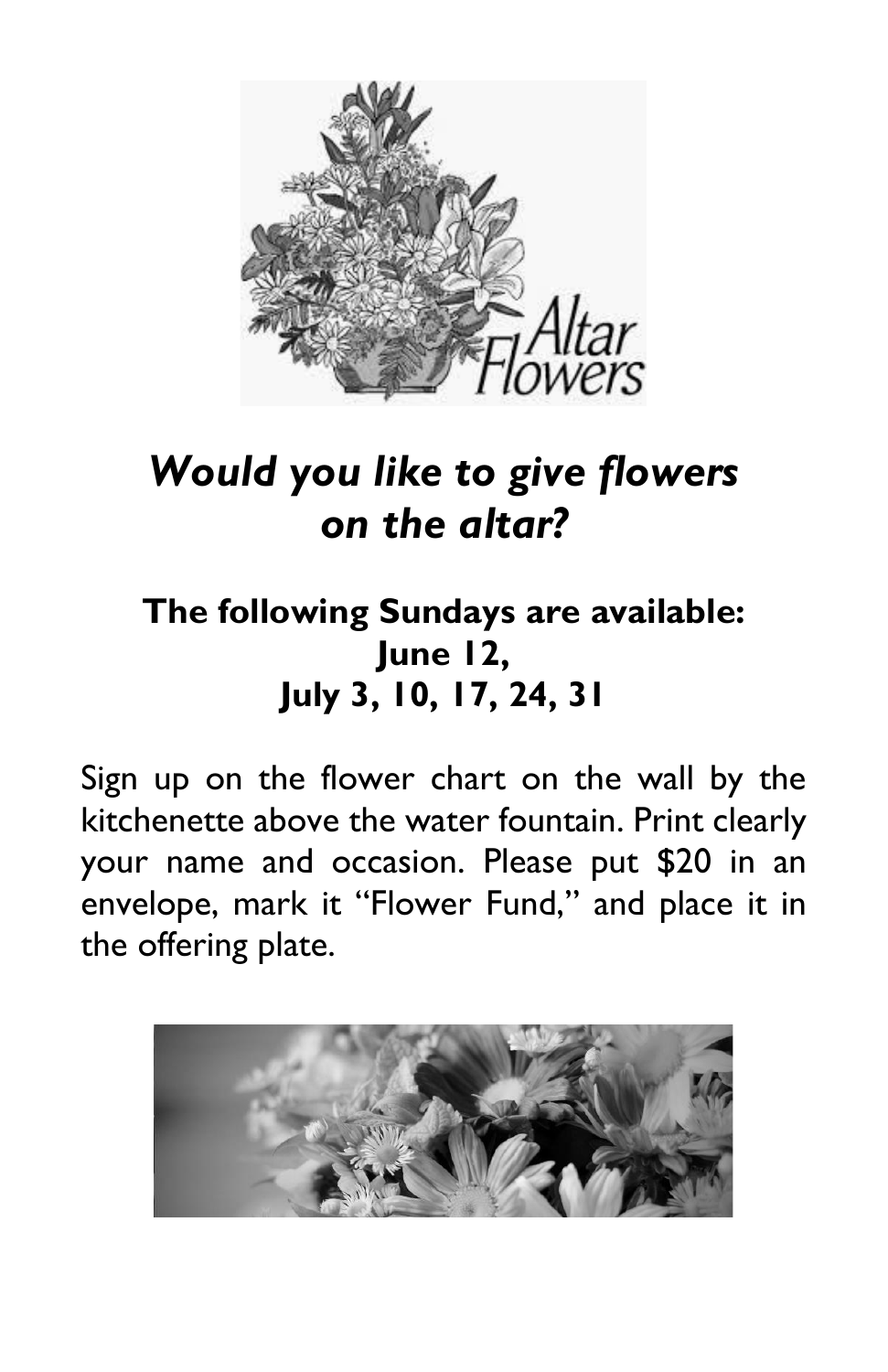# SEARCH-A-WORD PUZZLE **G O D ' S C R E A T I O N**

| E            | F            | $\mathbf{s}$ | $\mathbf{s}$ | N            | ${\bf A}$    | E            | C         | $\mathbf O$ | B            | Ζ            | D            | N                         |
|--------------|--------------|--------------|--------------|--------------|--------------|--------------|-----------|-------------|--------------|--------------|--------------|---------------------------|
| $\mathbb R$  | Ρ            | L            | D            | $\mathbf B$  | $\mathbf C$  | $\mathbf{T}$ | L         | $\mathbf R$ | X            | X            | $\mathbf R$  | $\mathbf O$               |
| $\mathbf U$  | V            | A            | $\mathsf{O}$ | X            | ${\bf z}$    | $\mathbf R$  | F         | L           | $\mathbf J$  | $\mathbf{V}$ | F            | $\mathbf O$               |
| Т            | L            | M            | P            | N            | M            | L            | E         | Т           | $\mathbf v$  | L            | $\mathbf{P}$ | $\mathbf M$               |
| ${\bf A}$    | $\mathbf{O}$ | I            | Υ            | N            | $\mathsf{O}$ | S            | K         | ${\bf A}$   | $\mathsf{O}$ | G            | M            | G                         |
| N            | N            | N            | U            | W            | E            | E            | H         | G           | Т            | E            | В            | $\mathbf P$               |
| $\mathbf O$  | V            | A            | E            | E            | U            | V            | S         | M           | Υ            | I            | <b>T</b>     | $\boldsymbol{\mathrm{V}}$ |
| D            | Υ            | R            | R            | D            | $\mathbf P$  | $\mathbf{Y}$ | G         | D           | I            | W            | $\circ$      | $\mathbf{F}% _{0}$        |
| Q            | $\mathbf{s}$ | Т            | M            | ${\bf z}$    | $\mathbf P$  | $\mathbf U$  | J         | Т           | $\mathbf U$  | G            | I            | N                         |
| D            | Т            | н            | E            | ${\bf A}$    | V            | E            | N         | V           | н            | $\mathsf{O}$ | X            | $\mathbf{z}$              |
| $\mathbf{s}$ | Т            | E            | N            | A            | L            | $\mathbf{P}$ | ${\bf A}$ | B           | F            | Ρ            | L            | F                         |
| N            | E            | L            | P            | $\mathsf{O}$ | E            | P            | L         | W           | F            | V            | U            | $\mathbf C$               |
| I            | N            | U            | S            | X            | M            | S            | Ζ         | U           | I            | X            | н            | K                         |

| <b>CREATION</b> | <b>SUN</b>     |  |  |  |
|-----------------|----------------|--|--|--|
| <b>PEOPLE</b>   | <b>MOON</b>    |  |  |  |
| <b>NATURE</b>   | <b>PLANETS</b> |  |  |  |
| <b>TREES</b>    | <b>CLOUDS</b>  |  |  |  |
| <b>FLOWERS</b>  | <b>ANIMALS</b> |  |  |  |
| <b>OCEANS</b>   | <b>HEAVEN</b>  |  |  |  |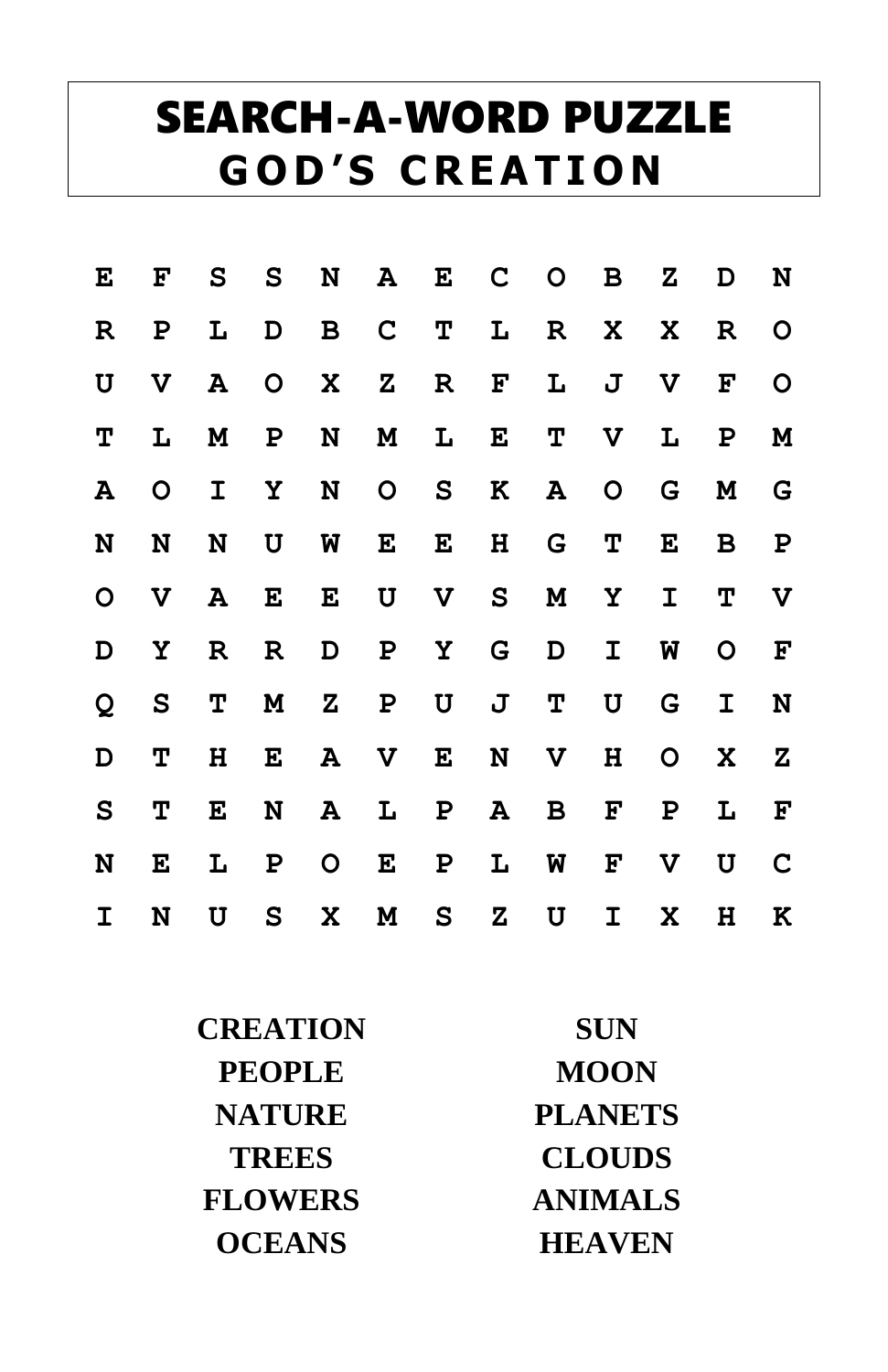## *LCMS STEWARDSHIP ARTICLE FOR JUNE 2022*

### *What Do You Have That You Have Not Received?*

Some of the disciples of John the Baptist were questioning him about the baptism and preaching of Jesus. John the Baptist replies to their questions in this way: "A person cannot receive even one thing unless it is given him from heaven" (John 3:27).

Now, John the Baptist says this to show that Jesus, His teaching, and His baptism are from heaven. But this statement is true of everything – everything that we have and are in body and soul. In fact, this is what we are taught in the meaning of the Apostles' Creed in *Luther's Small Catechism*.

In the explanation of the Creed's First Article, we learn that God has made us and everything in the universe. Luther says:

> "He has given me my body and soul, eyes, ears, and all my members, my reason and all my senses, and still takes care of them. He also gives me clothing and shoes, food and drink, house and home, wife and children, land, animals, and all I have. He richly and daily provides me with all that I need to support this body and life. He defends me against all danger and guards and protects me from all evil. All this He does only out of fatherly, divine goodness and mercy, without any merit or worthiness in me. For all this it is my duty to thank and praise, serve and obey Him."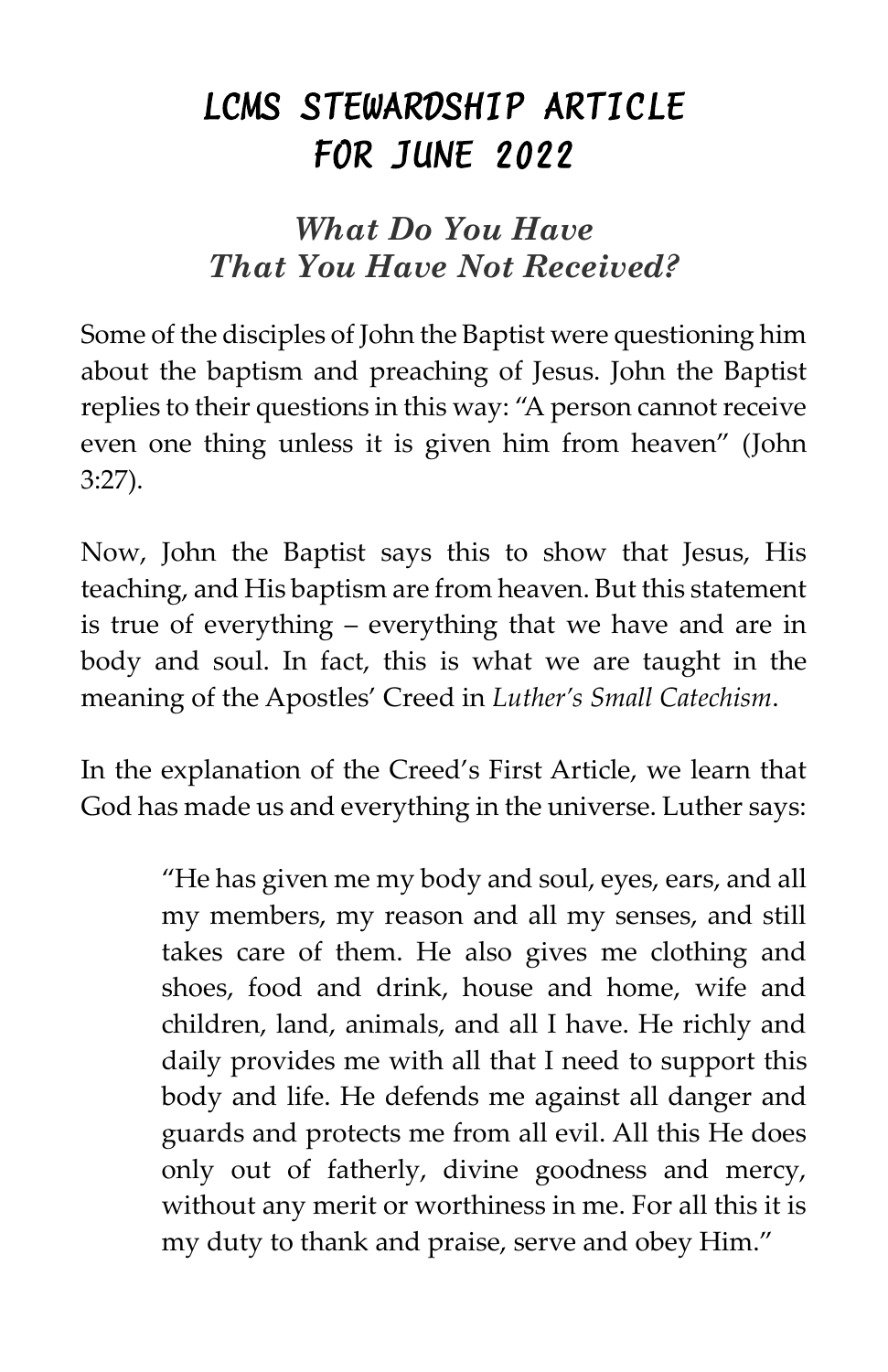In the Second Article of the Creed, we learn that God sent His Son, Jesus, to humble Himself, taking the form of a servant. Luther writes:

> "(Jesus) has redeemed me, a lost and condemned person, purchased and won me from all sins, from death, and from the power of the devil; not with gold or silver, but with His holy, precious blood and with His innocent suffering and death, that I may be His own and live under Him in His kingdom and serve Him in everlasting righteousness, innocence, and blessedness, just as He is risen from the dead, lives and reigns to all eternity."

In the Third Article of the Creed, we learn that the fruits of what Jesus Christ, the Son of God, did are given to us through the work of the Holy Spirit in the Church. Luther explains:

> "That I cannot by my own reason or strength believe in Jesus Christ, my Lord, or come to Him; but the Holy Spirit has called me by the Gospel, enlightened me with His gifts, sanctified and kept me in the true faith. In the same way He calls, gathers, enlightens, and sanctifies the whole Christian church on earth, and keeps it with Jesus Christ in the one true faith. In this Christian church He daily and richly forgives all my sins and the sins of all believers. On the Last Day He will raise me and all the dead, and give eternal life to me and all believers in Christ."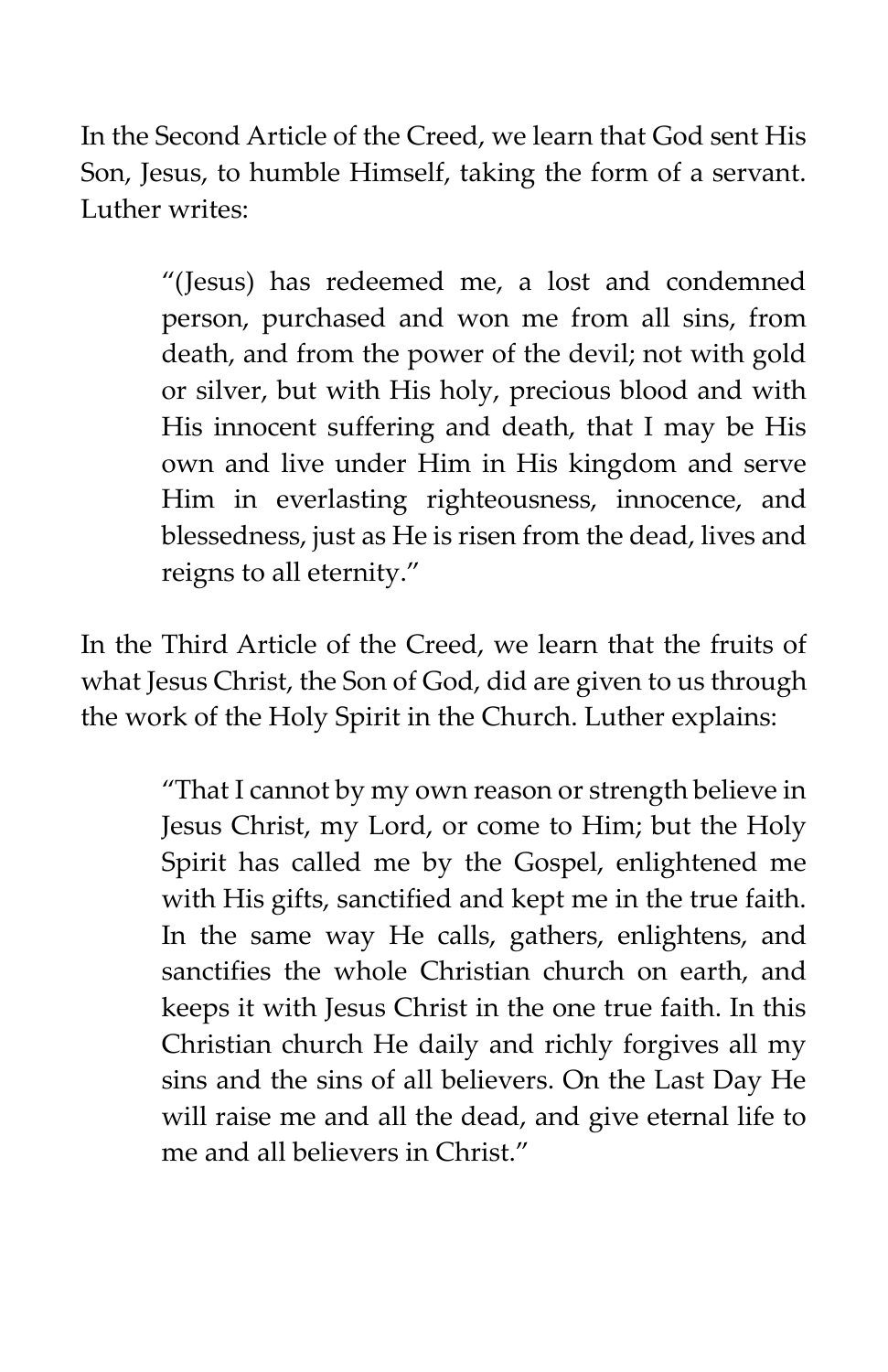Indeed, a person cannot receive even one thing unless it is given him from heaven. But how easy is this for us to forget about this? How easy is it for us to think that what we have in this life is because we have earned it? How easy is it for us to forget that even all our skills, the abilities of our hands and minds – the very ethic to work diligently and to seek to get better at these skills – is given to us from heaven, just as John the Baptist said? How easy is it for us to forget that it is Christ alone – and the work of the Holy Spirit – that reveals His salvation to us, delivers it to us, and not our doing?

Sure, we have responsibility for coming to church, for delving into God's Holy Word, and for praying without ceasing. But even these responsibilities are given to us from heaven, not to earn anything but in response to what He has accomplished for us.

A person cannot receive one thing unless it is given to him from heaven. Everything we have, and everything we are – in both body and soul – are gifts from God in heaven. Let us then respond in thanksgiving and give back to Him as He asks us to – with a first-fruits, generous proportion offering of what He has given to us.

## LCMS Stewardship Ministry:

### [lcms.org/stewardship](https://www.lcms.org/how-we-serve/national/stewardship-ministry)